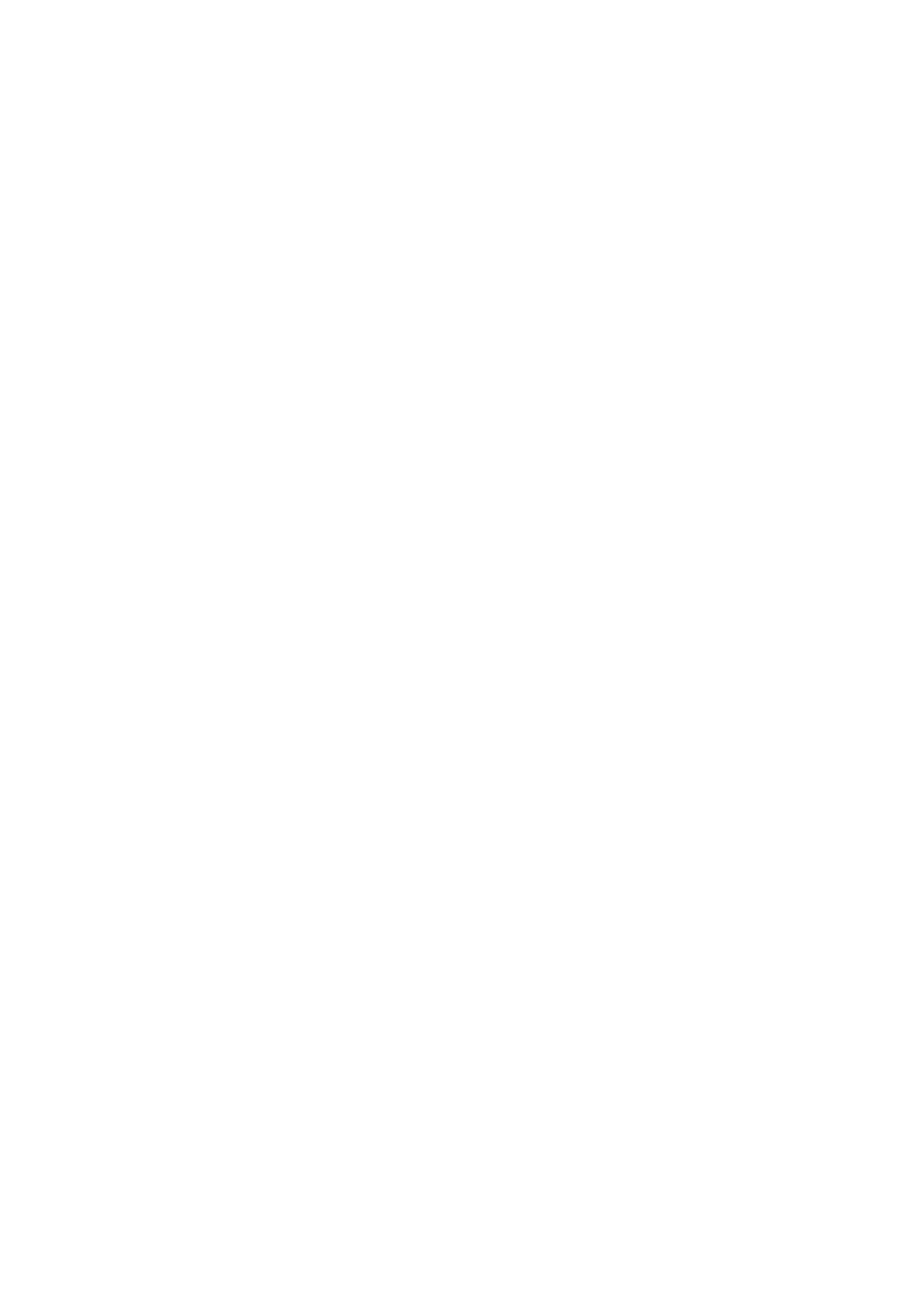*I certify that this public bill, which originated in the Legislative Assembly, has finally passed the Legislative Council and the Legislative Assembly of New South Wales.*

> *Clerk of the Legislative Assembly. Legislative Assembly, Sydney, , 2012*



New South Wales

# **Tobacco Legislation Amendment Bill 2012**

Act No , 2012

An Act to amend the *Smoke-free Environment Act 2000* to provide for the regulation of smoking in certain outdoor public places and to make further provision for proceedings for offences under that Act; and to amend the *Health Services Act 1997* to provide for the regulation of smoking at public health establishments.

*I have examined this bill and find it to correspond in all respects with the bill as finally passed by both Houses.*

*Assistant Speaker of the Legislative Assembly.*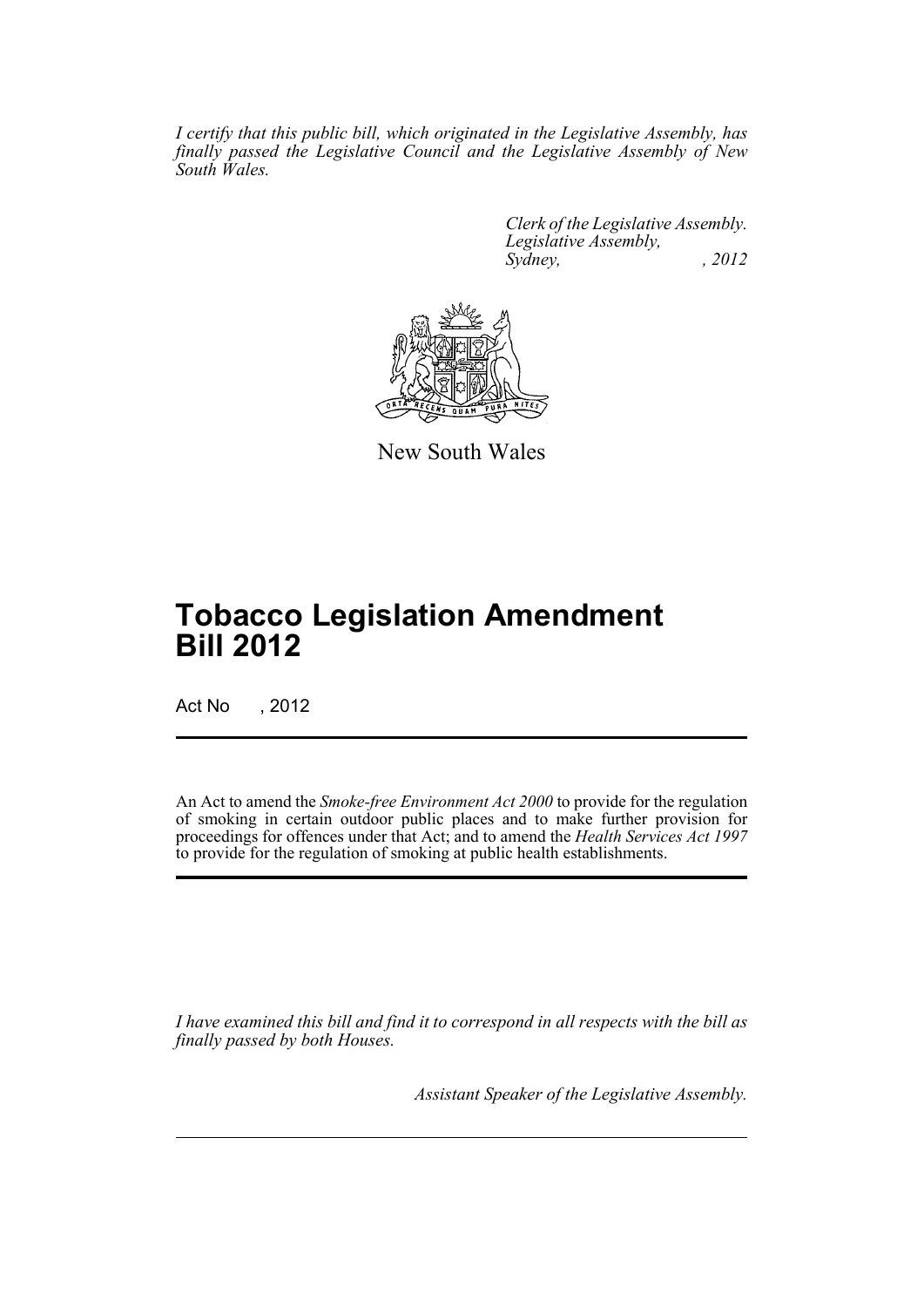Clause 1 Tobacco Legislation Amendment Bill 2012

## <span id="page-3-0"></span>**The Legislature of New South Wales enacts:**

## **1 Name of Act**

This Act is the *Tobacco Legislation Amendment Act 2012*.

## <span id="page-3-1"></span>**2 Commencement**

This Act commences on 7 January 2013.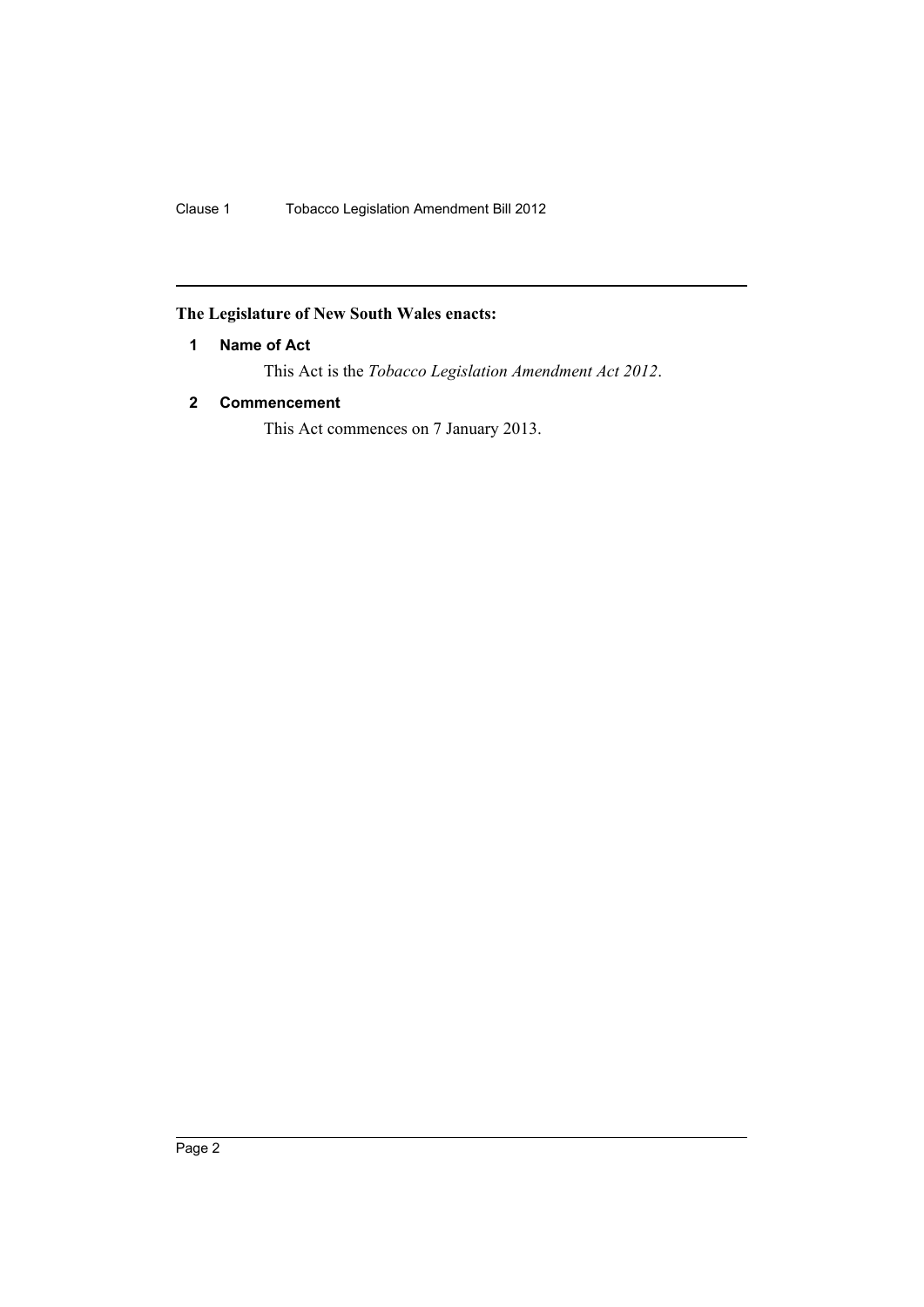Amendment of Smoke-free Environment Act 2000 No 69 Schedule 1

# <span id="page-4-0"></span>**Schedule 1 Amendment of Smoke-free Environment Act 2000 No 69**

#### **[1] Long title**

Omit "enclosed". Insert instead "certain".

### **[2] Section 3 Object of Act**

Omit "enclosed". Insert instead "certain".

### **[3] Section 4 Definitions**

Insert in alphabetical order:

*commercial outdoor dining area* has the meaning given in section 4A.

#### **[4] Section 4, definition of "enclosed public place"**

Omit the definition of *enclosed*. Insert instead:

*enclosed public place* means a public place that has a ceiling or roof and, except for doors and passageways, is completely or substantially enclosed, whether permanently or temporarily.

#### **[5] Section 4, definition of "outdoor public place"**

Insert in alphabetical order:

*outdoor public place* means a public place that is not an enclosed public place.

#### **[6] Section 4, definition of "smoke-free area"**

Omit the definition. Insert instead:

*smoke-free area* means a smoke-free area under section 6 or 6A.

### **[7] Section 4A**

Insert after section 4:

#### **4A Commercial outdoor dining areas**

- (1) In this Act, *commercial outdoor dining area* means an outdoor public place that is:
	- (a) a seated dining area, or
	- (b) within 4 metres of a seated dining area on premises that are licensed premises under the *Liquor Act 2007* or the premises of a restaurant as defined in that Act, or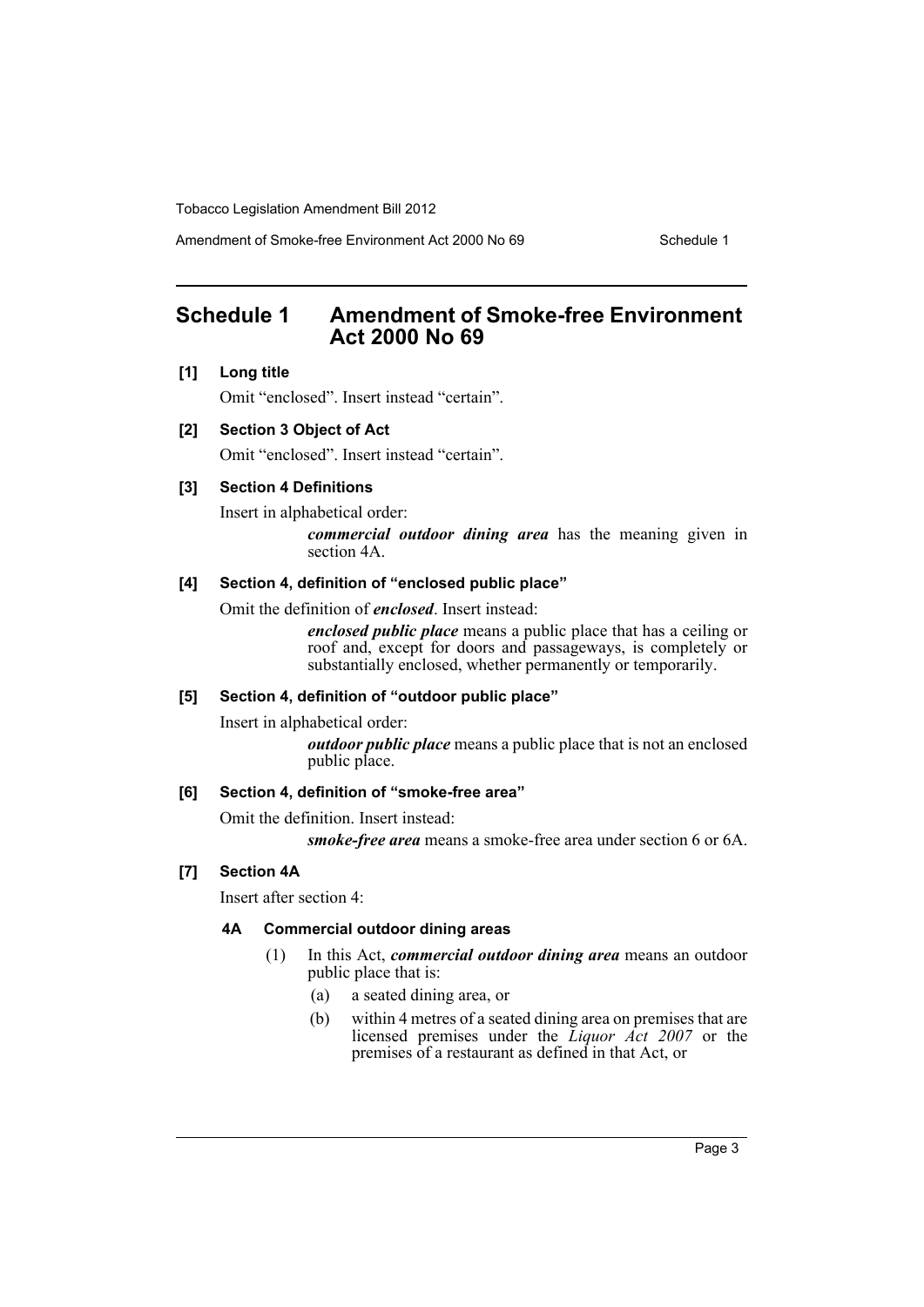Schedule 1 Amendment of Smoke-free Environment Act 2000 No 69

- (c) within 10 metres of a place at a food fair where food is sold or supplied for consumption at the event, with a *food fair* being an organised event at which the principal activities are the sale or supply of food for consumption at the event and the consumption of that food.
- (2) A *seated dining area* is an area in which seating is provided and in which food that has been purchased and served on plates or packaged for immediate consumption is consumed. The seating must have been provided by the occupier of the premises where the food is purchased or by the operator of the business from which the food is purchased.
- (3) An area is only a seated dining area when food is being consumed there or is available to be purchased and consumed there.
- (4) An area is not a seated dining area if the area is designated as not being for the consumption of food by the display within the area of signs complying with the regulations.
- (5) The occupier of an area designated for the purposes of subsection (4) as not being for the consumption of food must take reasonable steps to ensure that the consumption of food does not occur in the area.

Maximum penalty:

- (a) 10 penalty units, in the case of a natural person, or
- (b) 50 penalty units, in the case of a body corporate.
- (6) In this section, *food* does not include drink.

#### **[8] Sections 6 and 6A**

Omit section 6. Insert instead:

#### **6 Smoke-free areas—enclosed public places**

- (1) Every enclosed public place is a *smoke-free area* for the purposes of this Act.
- (2) Schedule 1 contains a list of examples of enclosed public places that are smoke-free areas (irrespective of the name by which the particular place is known).
- (3) An enclosed public place is not a smoke-free area if it is an exempt area (see section 11).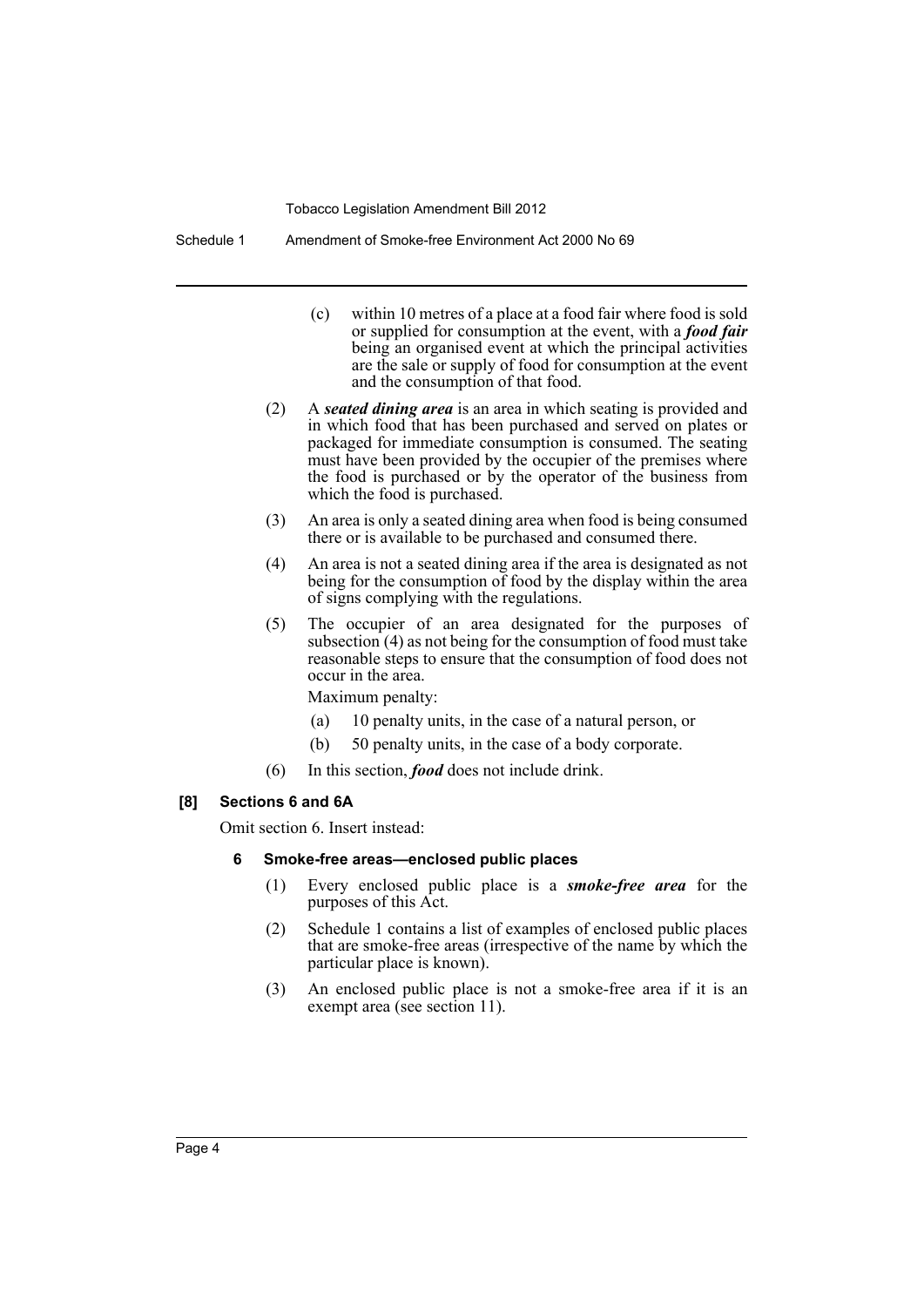#### **6A Smoke-free areas—outdoor public places**

- (1) An outdoor public place is a *smoke-free area* for the purposes of this Act if it is any of the following places (or part of any of those places):
	- (a) a place that is within 10 metres of children's play equipment but only if the children's play equipment is in an outdoor public place,
	- (b) a swimming pool complex,
	- (c) an area set aside for or being used by spectators to watch an organised sporting event at a sports ground or other recreational area, but only when an organised sporting event is being held there,
	- (d) the platform of a passenger railway or light rail station,
	- (e) a ferry wharf,
	- (f) a light rail stop (with *light rail stop* to include any area where persons queue or gather when waiting at a light rail stop),
	- (g) a bus stop (with *bus stop* to include any area where persons queue or gather when waiting at a bus stop),
	- (h) a taxi rank (with *taxi rank* to include any area where persons queue or gather when waiting at a taxi rank),
	- (i) a place that is within 4 metres of a pedestrian access point to a building (as provided by subsection (2)),

**Note.** A place within 4 metres of a pedestrian access point to licensed premises or a restaurant is not a smoke-free area until 6 July 2015.

(j) a commercial outdoor dining area,

**Note.** A commercial outdoor dining area is not a smoke-free area until 6 July 2015.

- (k) a place at a public hospital, health institution or health service under the *Health Services Act 1997* that is designated as a smoke-free area by a by-law or regulation under that Act and notified by signs displayed in, or at an entrance to, any such area,
- (l) any other outdoor public place that is prescribed by the regulations as a smoke-free area.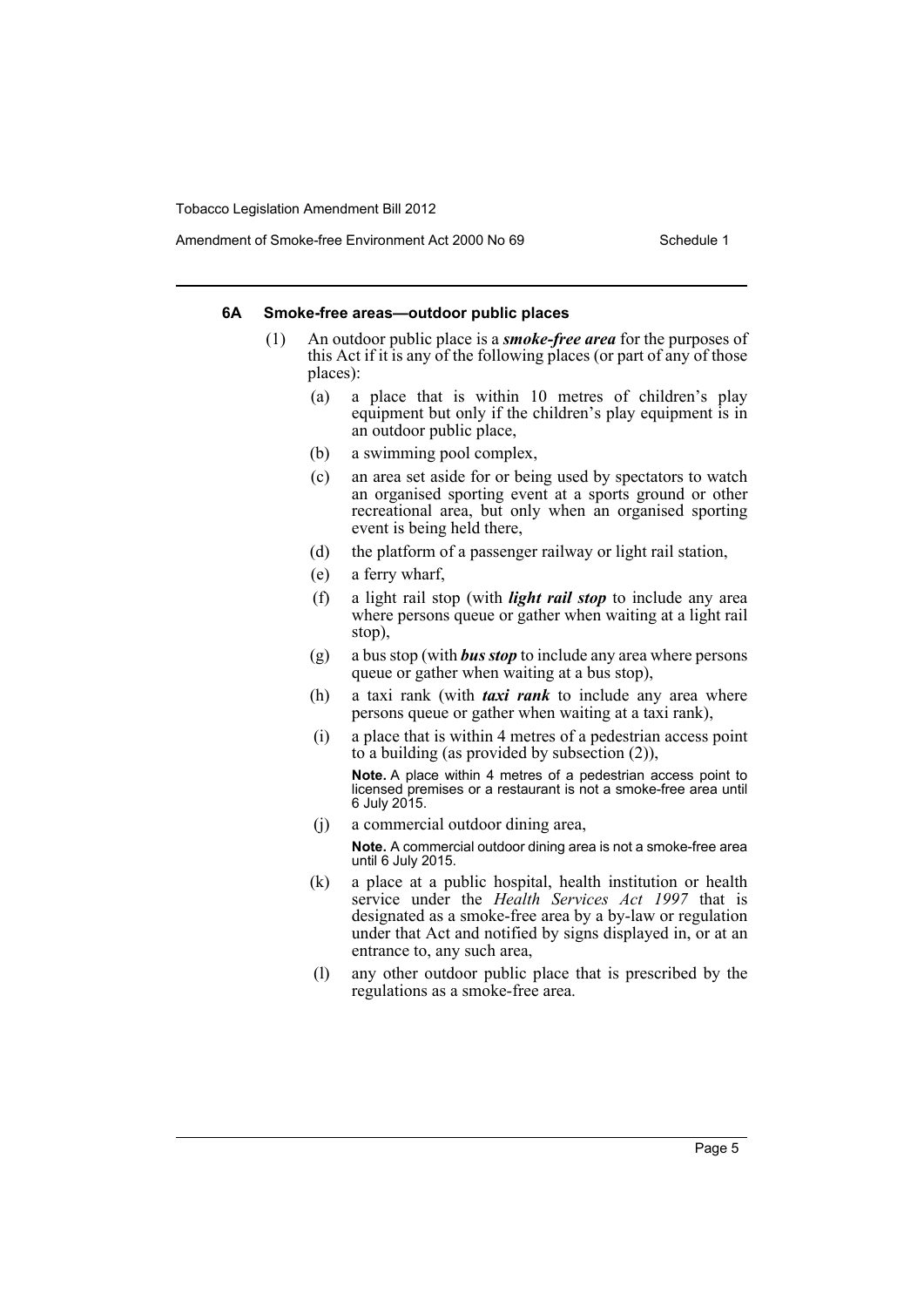Schedule 1 Amendment of Smoke-free Environment Act 2000 No 69

- (2) A *pedestrian access point* is an entrance to or exit from a building for use by pedestrians, but does not include:
	- (a) an entrance to or exit from a building that is used only for residential purposes (including a boarding house and a building in a caravan park), or
	- (b) an entrance to or exit from a building that is used partly for residential purposes and partly for other purposes if the entrance or exit concerned is used solely for entry to or exit from that part of the building that is used for residential purposes, or
	- (c) an emergency exit that is locked to entry.
- (3) It is a defence to a prosecution for the offence of smoking in a smoke-free area that is a light rail stop, bus stop, taxi rank or within 4 metres of a pedestrian access point to a building if it is established that the accused was smoking only while passing through the smoke-free area and did not remain in the smoke-free area while smoking.
- (4) The regulations may exempt a specified outdoor public place or class of outdoor public places from being a smoke-free area under this section.

#### **[9] Section 8 Occupier not to allow smoking in certain smoke-free areas**

Omit section 8 (1). Insert instead:

- (1) If a person smokes in contravention of section 7 in any of the following smoke-free areas, the occupier of the smoke-free area is guilty of an offence:
	- (a) any enclosed public place,
	- (b) a commercial outdoor dining area.

Maximum penalty:

- (a) 10 penalty units, in the case of a natural person, or
- (b) 50 penalty units, in the case of a body corporate.

#### **[10] Section 9 Occupier to display signs**

Insert after section 9 (2):

- (3) The following outdoor public places are exempt from subsection (1):
	- (a) a place that is within 10 metres of children's play equipment,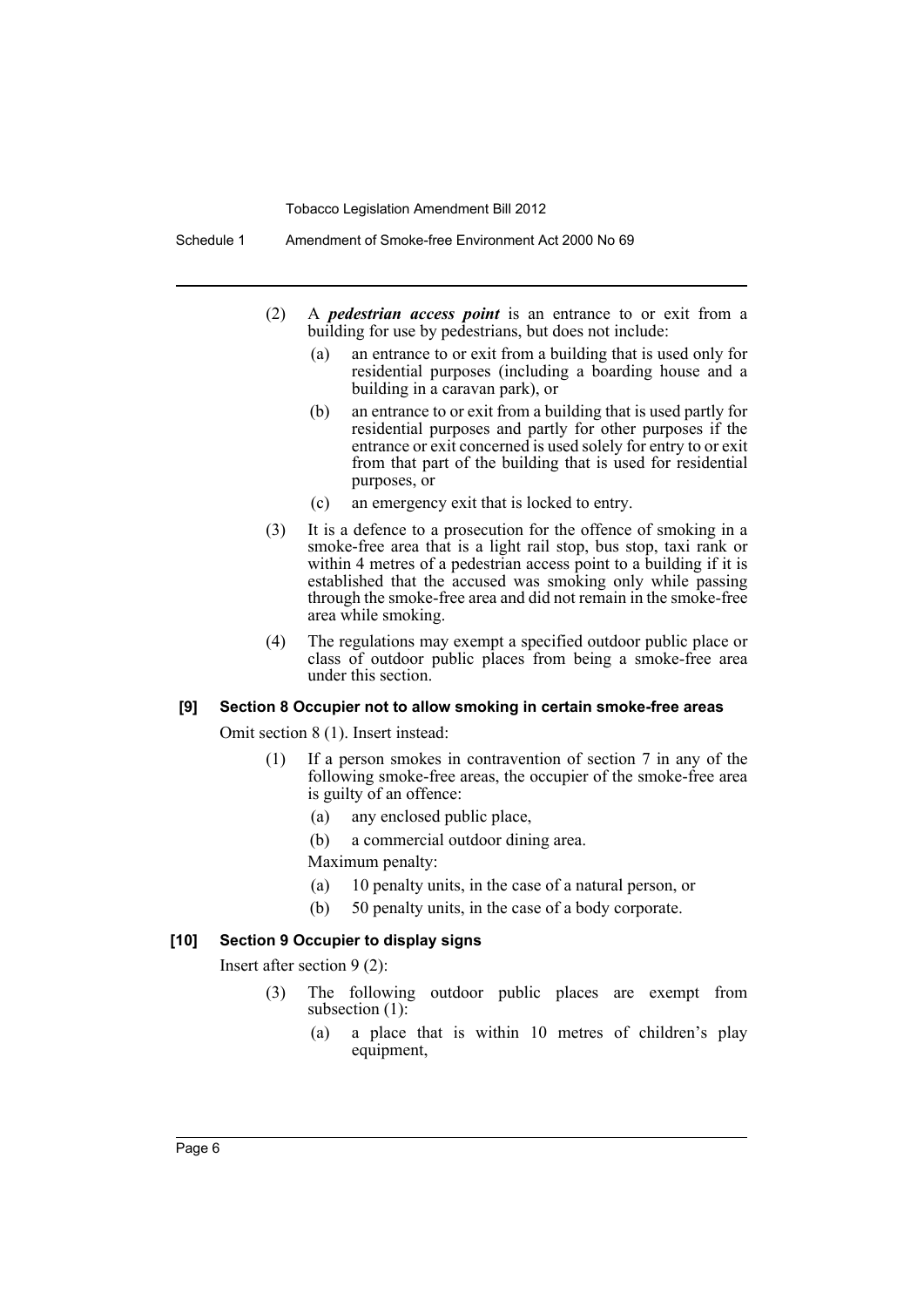Amendment of Smoke-free Environment Act 2000 No 69 Schedule 1

- - (b) a sports ground or other recreational area, unless the regulations otherwise provide in a particular case or class of cases,
	- (c) a light rail stop,
	- (d) a bus stop,
	- (e) a taxi rank,
	- (f) a place that is a smoke-free area because it is within 4 metres of a pedestrian access point to a building.
	- (4) The Director-General may enter into arrangements with any government or local government agency or body for the display of signs relating to smoking in an outdoor public place that is exempt from subsection  $(1)$  and in respect of which the government or local government agency or body is the occupier.

#### **[11] Section 20 Proceedings for offences**

Insert at the end of the section:

- (2) Proceedings for an offence against this Act or the regulations may only be brought by:
	- (a) the Director-General, or
	- (b) a person or a member of a class of persons prescribed by the regulations for the purposes of this section.

**Note.** Section 21 of the *Health Administration Act 1982* provides for the delegation of a function of the Director-General.

Section 20A provides for inspectors to serve penalty notices.

#### **[12] Section 21 Act does not create right to smoke**

Omit "an enclosed public place". Insert instead "a public place".

#### **[13] Section 21A Compensation not payable**

Omit "the *Smoke-free Environment Amendment Act 2004*" from section 21A  $(1)$  (a).

Insert instead "any Act that amends this Act".

## **[14] Section 21A (1) (c)**

Omit "enclosed".

#### **[15] Section 23 Regulations**

Omit "enclosed" from section 23 (2) (a) and (c) wherever occurring.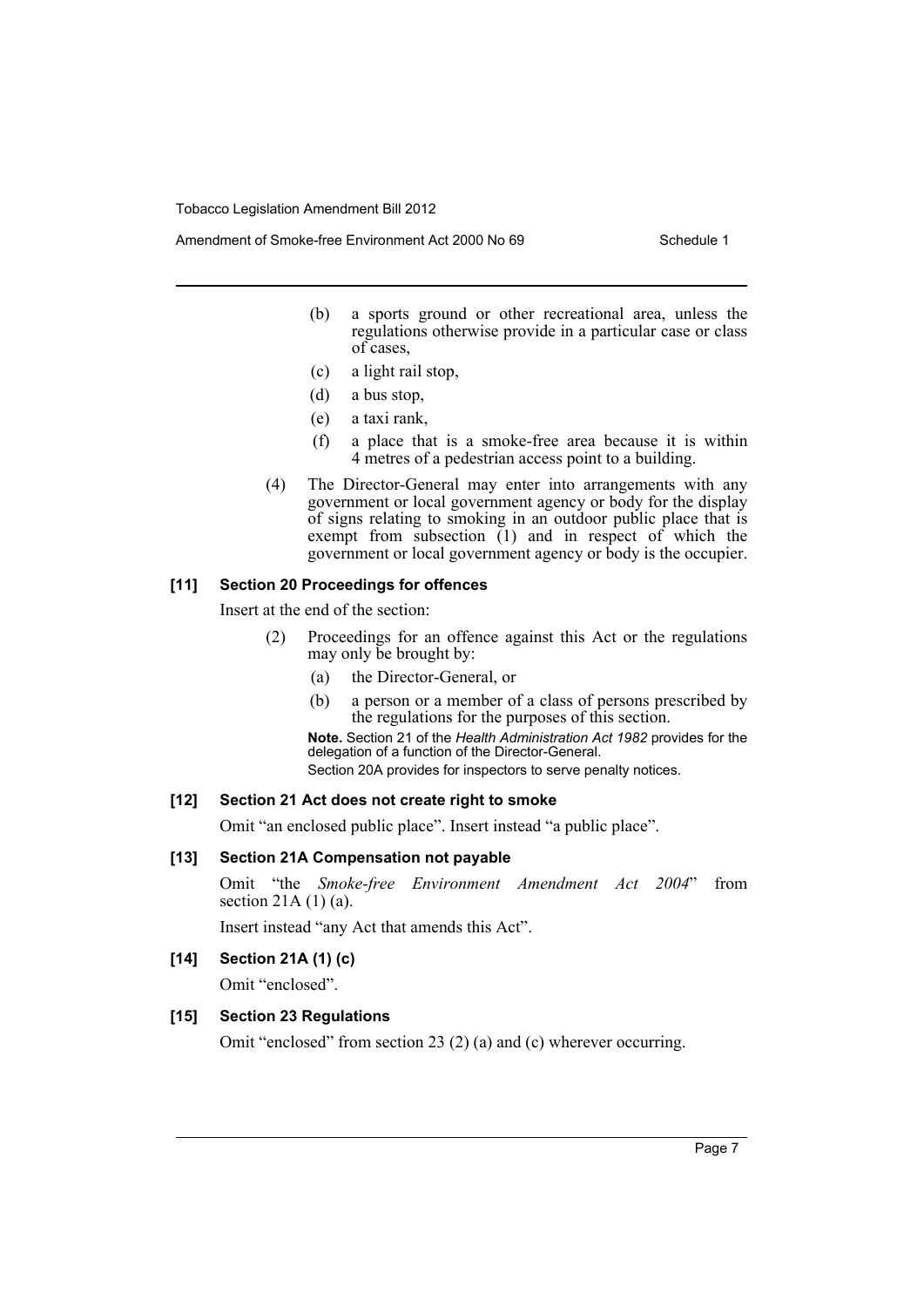Schedule 1 Amendment of Smoke-free Environment Act 2000 No 69

#### **[16] Schedule 2 Savings, transitional and other provisions**

Omit clause 1 (1). Insert instead:

(1) The regulations may contain provisions of a savings or transitional nature consequent on the enactment of this Act or any Act that amends this Act.

#### **[17] Schedule 2, Part 2**

Insert as Part 2:

## **Part 2 Provisions consequent on enactment of Tobacco Legislation Amendment Act 2012**

#### **2 Commercial outdoor dining areas**

A commercial outdoor dining area is not a smoke-free area until 6 July 2015.

#### **3 Licensed premises and restaurants—pedestrian access points**

A place that is within 4 metres of a pedestrian access point to a building that is licensed premises under the *Liquor Act 2007* or a restaurant as defined in that Act is not a smoke-free area under section 6A (1) (i) until 6 July 2015 (even if the place would otherwise be a smoke-free area as a result of being within 4 metres of a pedestrian access point to another building that is not licensed premises or a restaurant).